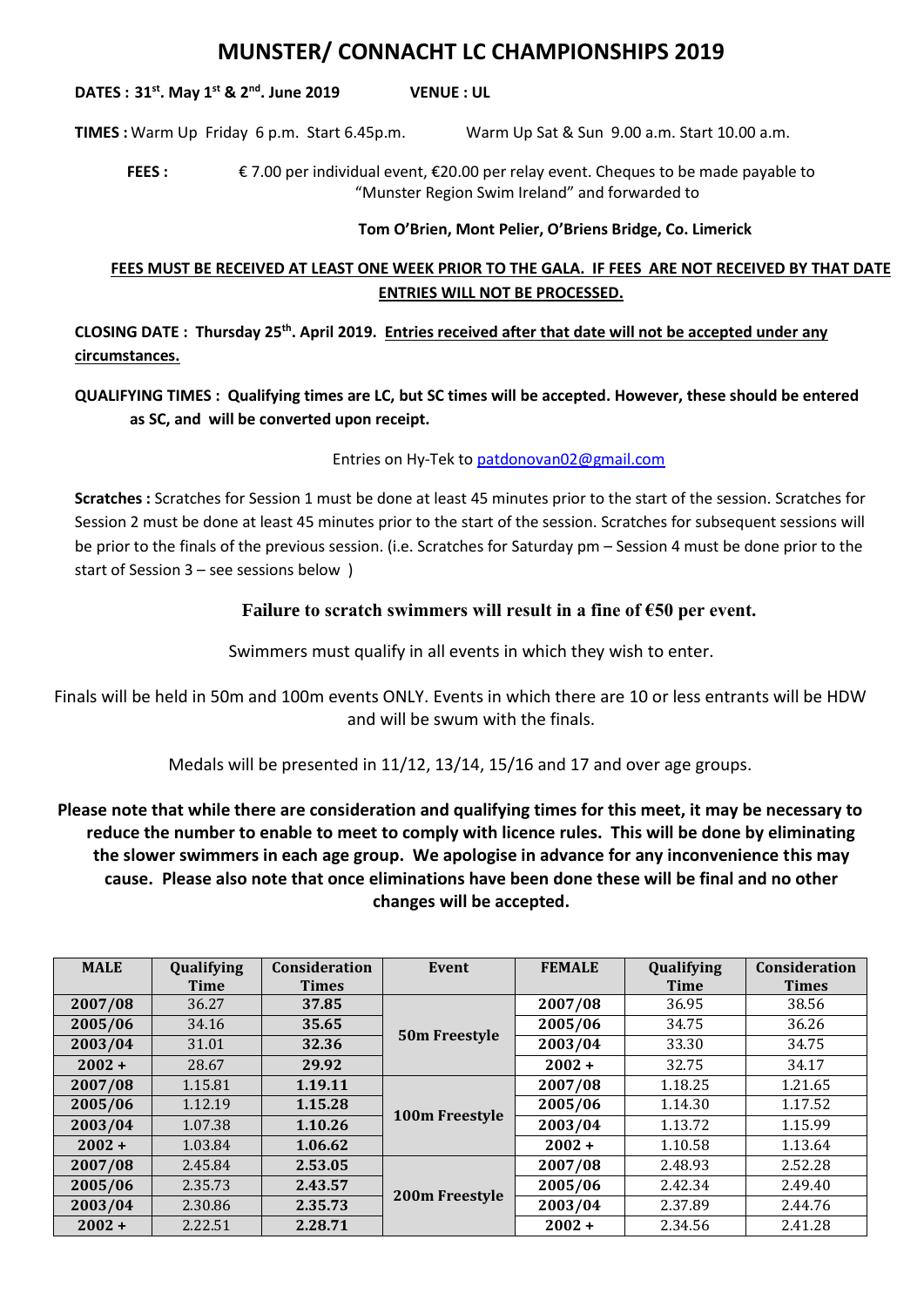| <b>MALE</b>        | <b>QUALIFYING</b><br><b>TIME</b> | Consideration<br><b>Times</b> |                             | <b>FEMALE</b>      | <b>QUALIFYING</b><br><b>TIME</b> | Consideration<br><b>Times</b> |
|--------------------|----------------------------------|-------------------------------|-----------------------------|--------------------|----------------------------------|-------------------------------|
|                    | 5.55.24                          |                               |                             |                    | 6.02.47                          |                               |
| 2007/08<br>2005/06 | 5.40.21                          | 6.10.8<br>5.55.05             | 400m Freestyle              | 2007/08<br>2005/06 | 5.47.23                          | 6.16.14<br>6.01.27            |
| 2003/04            | 5.19.12                          |                               |                             | 2003/04            |                                  | 5.55.57                       |
| $2002 +$           |                                  | 5.32.90<br>5.28.25            |                             | $2002 +$           | 5.40.75                          |                               |
| 2007/08            | 5.14.57<br><b>MAX 1 HEAT</b>     |                               |                             |                    | 5.27.30<br><b>MAX 1 HEAT</b>     | 5.46.32                       |
|                    |                                  |                               |                             | 2007/08            |                                  |                               |
| 2005/06            | <b>MAX 1 HEAT</b>                |                               | 800m Freestyle              | 2005/06            |                                  |                               |
| 2003/04            |                                  |                               |                             | 2003/04            | <b>MAX 1 HEAT</b>                |                               |
| $2002 +$           | <b>MAX 1 HEAT</b>                |                               |                             | $2002 +$           | <b>MAX 1 HEAT</b>                |                               |
| 2007/08            | <b>MAX 1 HEAT</b>                |                               |                             | 2007/08            | <b>MAX 1 HEAT</b>                |                               |
| 2005/06            |                                  |                               | 1500m                       | 2005/06            |                                  |                               |
| 2003/04            | <b>MAX 1 HEAT</b>                |                               | Freestyle                   | 2003/04            | <b>MAX 1 HEAT</b>                |                               |
| $2002 +$           | <b>MAX 1 HEAT</b>                |                               |                             | $2002 +$           | <b>MAX 1 HEAT</b>                |                               |
| 2003/04            | 34.05                            | 35.53                         | 50 <sub>m</sub>             | 2003/04            | 37.58                            | 41.23                         |
| $2002 +$           | 34.05                            | 35.53                         | <b>Backstroke</b>           | $2002 +$           | 37.58                            | 41.23                         |
| 2007/08            | 1.29.40                          | 1.33.14                       |                             | 2007/08            | 1.30.21                          | 1.34.13                       |
| 2005/06            | 1.25.46                          | 1.29.14                       | 100m                        | 2005/06            | 1.26.54                          | 1.30.30                       |
| 2003/04            | 1.19.53                          | 1.22.99                       | <b>Backstroke</b>           | 2003/04            | 1.24.52                          | 1.28.20                       |
| $2002 +$           | 1.16.30                          | 1.19.72                       |                             | $2002+$            | 1.22.02                          | 1.25.59                       |
| 2007/08            | 3.08.74                          | 3.16.95                       |                             | 2007/08            | 3.13.80                          | 3.23.23                       |
| 2005/06            | 3.03.01                          | 3.10.97                       | 200m<br><b>Backstroke</b>   | 2005/06            | 3.07.24                          | 3.15.48                       |
| 2003/04            | 2.53.10                          | 3.00.63                       |                             | 2003/04            | 3.01.02                          | 3.08.89                       |
| $2002 +$           | 2.44.95                          | 2.52.12                       |                             | $2002 +$           | 2.57.40                          | 3.05.16                       |
| 2003/04            | 36.92                            | 38.53                         | 50 <sub>m</sub>             | 2003/04            | 41.97                            | 43.80                         |
| $2002 +$           | 36.92                            | 38.53                         | <b>Breaststroke</b>         | $2002 +$           | 41.97                            | 43.80                         |
| 2007/08            | 1.43.06                          | 1.47.54                       |                             | 2007/08            | 1.45.64                          | 1.50.30                       |
| 2005/06            | 1.37.86                          | 1.42.12                       |                             | 2005/06            | 1.41.16                          | 1.44.69                       |
| 2003/04            | 1.31.80                          | 1.35.91                       | 100m<br><b>Breaststroke</b> | 2003/04            | 1.37.42                          | 1.41.66                       |
| $2002 +$           | 1.24.39                          | 1.29.10                       |                             | $2002 +$           | 1.32.81                          | 1.36.85                       |
|                    |                                  |                               |                             |                    |                                  |                               |
|                    |                                  |                               |                             |                    |                                  |                               |
| 2007/08            | 3.40.03                          | 3.49.60                       |                             | 2007/08            | 3.44.56                          | 3.56.32                       |
| 2005/06            | 3.32.38                          | 3.41.61                       | 200m                        | 2005/06            | 3.41.89                          | 3.51.53                       |
| 2003/04            | 3.20.56                          | 3.28.24                       | <b>Breaststroke</b>         | 2003/04            | 3.28.97                          | 3.38.06                       |
| $2002 +$           | 3.08.75                          | 3.16.96                       |                             | $2002 +$           | 3.20.60                          | 3.31.36                       |
| 2003/04            | 30.95                            | 32.30                         | <b>50m Butterfly</b>        | 2003/04            | 34.98                            | 36.50                         |
| $2002 +$           | 30.95                            | 32.30                         |                             | $2002 +$           | 34.98                            | 36.50                         |
| 2007/08            | 1.29.82                          | 1.33.73                       |                             | 2007/08            | 1.31.83                          | 1.35.92                       |
| 2005/06            | 1.25.21                          | 1.28.92                       | 100m Butterfly              | 2005/06            | 1.28.03                          | 1.31.86                       |
| 2003/04            | 1.17.19                          | 1.20.55                       |                             | 2003/04            | 1.22.18                          | 1.26.75                       |
| $2002 +$           | 1.13.36                          | 1.16.03                       |                             | $2002 +$           | 1.19.96                          | 1.23.44                       |
| 2007/08            | 3.17.99                          | 3.26.50                       |                             | 2007/08            | 3.22.78                          | 3.31.60                       |
| 2005/06            | 3.06.67                          | 3.15.19                       | 200m Butterfly              | 2005/06            | 3.18.41                          | 3.27.07                       |
| 2003/04            | 2.51.28                          | 2.58.73                       |                             | 2003/04            | 3.08.85                          | 3.17.06                       |
| $2002 +$           | 2.45.95                          | 2.43.17                       |                             | $2002 +$           | 3.03.62                          | 3.11.60                       |
| 2007/08            | 3.11.36                          | 3.19.68                       |                             | 2007/08            | 3.13.95                          | 3.22.38                       |
| 2005/06            | 3.03.45                          | 3.11.43                       |                             | 2005/06            | 3.08.67                          | 3.16.87                       |
| 2003/04            | 2.52.89                          | 3.03.39                       | <b>200m IM</b>              | 2003/04            | 2.59.11                          | 3.06.89                       |
| $2002 +$           | 2.45.32                          | 2.52.51                       |                             | $2002 +$           | 2.58.08                          | 3.05.72                       |
| 2007/08            | 6.52.82                          | 7.10.77                       |                             | 2007/08            | 6.59.89                          | 7.18.15                       |
| 2005/06            | 6.39.13                          | 6.56.59                       |                             | 2005/06            | 6.48.73                          | 7.06.50                       |
| 2003/04            | 6.00.12                          | 6.15.78                       | 400m IM                     | 2003/04            | 6.32.89                          | 6.49.87                       |
| $2002 +$           | 5.55.89                          | 6.11.36                       |                             | $2002 +$           | 6.25.84                          | 6.42.62                       |